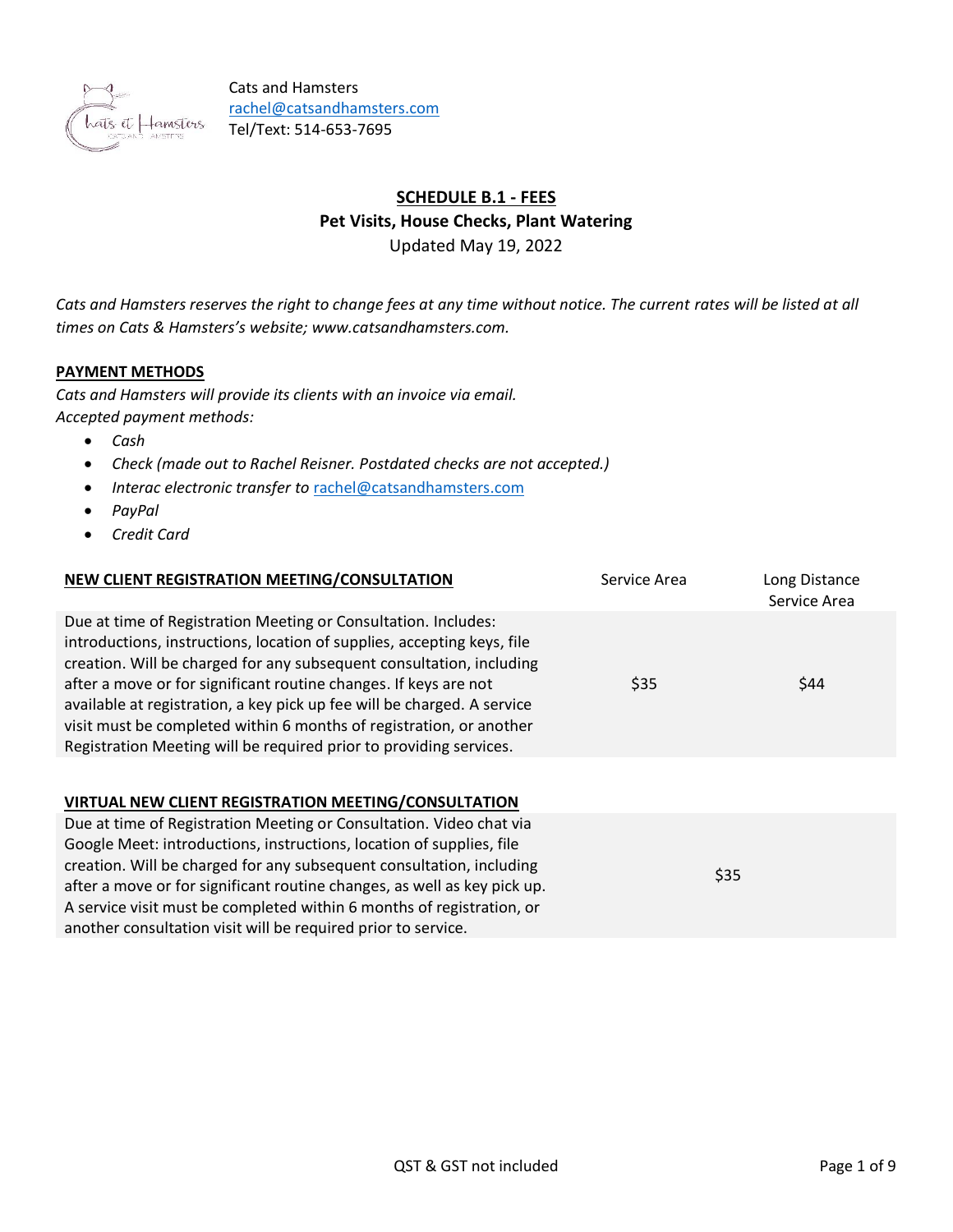

| Service Area | Long Distance<br>Service Area                                                                                                               |
|--------------|---------------------------------------------------------------------------------------------------------------------------------------------|
| \$28         | \$37                                                                                                                                        |
|              | 50% of invoice                                                                                                                              |
|              | $\pm$ . The contract of the contract of the collection of the free department of $\epsilon$ , the contract of the contract of the following |

The remaining balance is due in full no later than on the first day that the Services are to be performed by Cats and Hamsters.

**SERVICE AREA:** Outremont, Mile End, Le Plateau-Mont-Royal\*, Côte-des-Neiges\*, Notre-Dame-de-Grâce (NDG)\*, Westmount\*

(\*within a 5 km drive from Outremont metro, restrictions will apply)

**LONG DISTANCE:** Le Plateau-Mont-Royal\*, Notre-Dame-de- Grâce (NDG)\*, Westmount\*, Côtes-des-Neiges\*, Hampstead, Downtown, Griffintown, Hochelaga Maisonneuve, Town of Mount Royal (TMR), Parc-Extension, Rosemont (\*5-7 km drive from Outremont metro, restrictions will apply)

## **PET VISITS/HOUSE CHECKS/PLANT WATERING**

|               | Express*<br>$(20 \text{ min.})$ | Basic<br>(30 min.) | Deluxe<br>$(45 \text{ min.})$ | Premium<br>$(60 \text{ min.})$ | Per 15 minutes<br>after 60 minutes |
|---------------|---------------------------------|--------------------|-------------------------------|--------------------------------|------------------------------------|
| Service Area  | \$24                            | \$28               | \$35                          | \$42                           | \$11                               |
| Long Distance | \$32                            | \$36               | \$43                          | \$50                           | \$11                               |

\*Express visits for pets may only be scheduled as a second visit in a day

## **\$2 DISCOUNT PER VISIT**

when provided with guaranteed parking – driveway, garage, indoor heated parking space, reserved parking spot.

## **OUTREMONT COMMUNITY GARDEN PLANT WATERING**

\$9 per visit per plot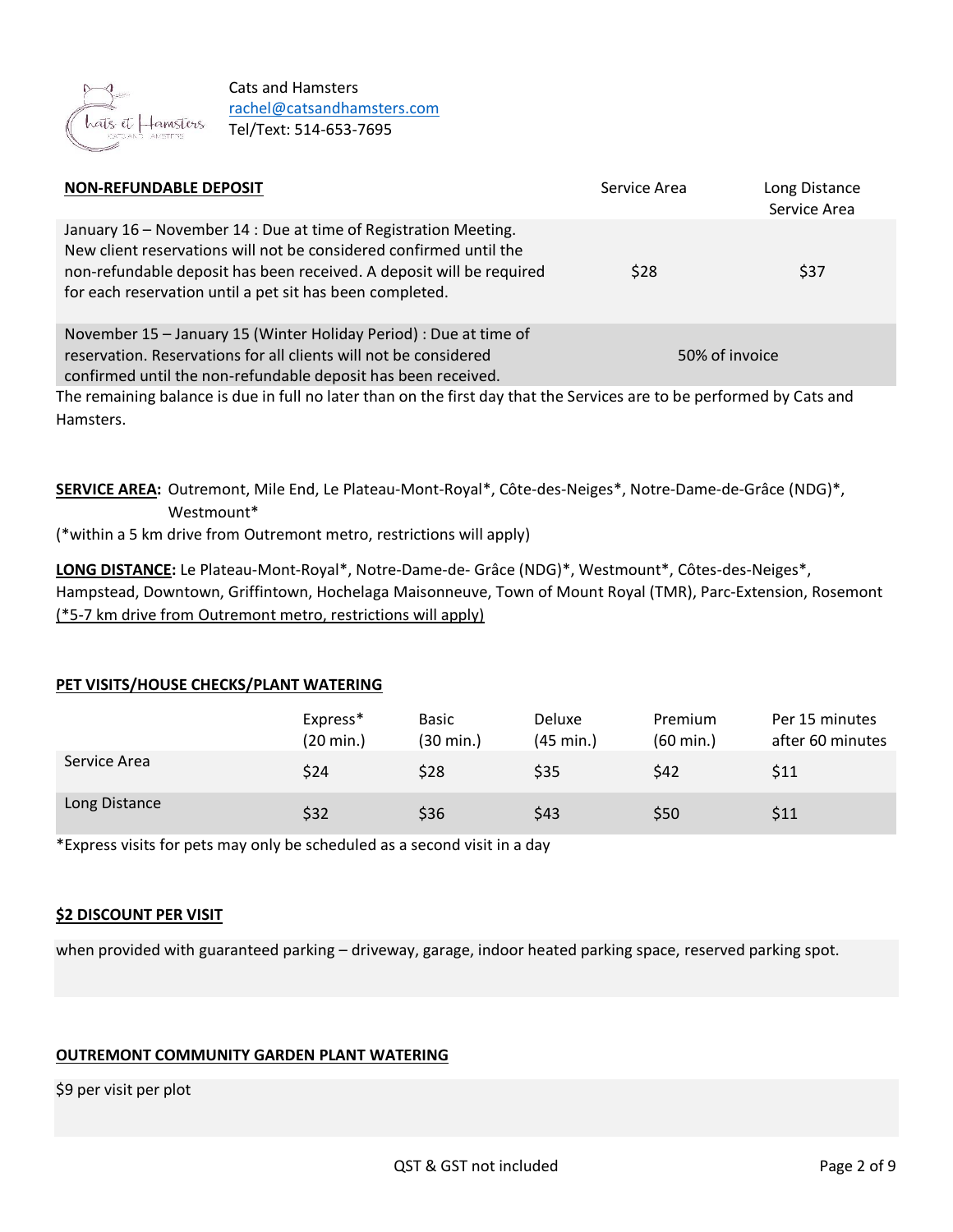

#### **SPECIAL SCHEDULING**

| 2-hour window scheduling, per visit |  |
|-------------------------------------|--|
| After hours fee, per visit          |  |

For clients requiring medication at specific times. Only available within service area.

| <b>KEY PICK UP</b>                                                                                                                                                                                                                                             |                                    | Service Area | Long Distance<br>Service Area      |
|----------------------------------------------------------------------------------------------------------------------------------------------------------------------------------------------------------------------------------------------------------------|------------------------------------|--------------|------------------------------------|
| Applies after the registration visit. Clients are encouraged to keep their<br>keys on file.                                                                                                                                                                    |                                    | \$21         | \$29                               |
|                                                                                                                                                                                                                                                                |                                    |              |                                    |
| <b>KEY LOCKOUT</b>                                                                                                                                                                                                                                             |                                    | Service Area | Long Distance<br>Service Area      |
| The lockout service applies if the client is locked out and requests a visit<br>to open their door. Outside normal service hours (9am-2:30pm) the<br>after-hours fee will apply. Depending on availability, the lockout service<br>is available 9:00am-7:30pm. |                                    | \$27         | \$35                               |
| <b>KEY RETURN VIA REGISTERED MAIL</b>                                                                                                                                                                                                                          |                                    |              |                                    |
| Key return via registered mail                                                                                                                                                                                                                                 |                                    |              | Concierge fee + postage            |
| (In-person key return is free of charge.)                                                                                                                                                                                                                      |                                    |              |                                    |
| <b>CONCIERGE: Missing pet supplies or cleaning supplies</b>                                                                                                                                                                                                    |                                    |              |                                    |
|                                                                                                                                                                                                                                                                | Jan. 16 - Nov. 14                  |              | Nov. $15 -$ Jan. $15$              |
| Per shopping trip                                                                                                                                                                                                                                              | $$27 + the cost of the$<br>item(s) |              | $$51 +$ the cost of the<br>item(s) |
| Emergency paper towel roll                                                                                                                                                                                                                                     |                                    | \$7          |                                    |

Kindly note that this is a convenience service to help ensure the quality of Cats and Hamsters' pet sitting and boarding service, and that it cannot guarantee the stores, brands, or prices of the items purchased. Cats and Hamsters will make every effort to obtain your pet's preferred brand/type of food/bedding/litter to prevent stress to the animal.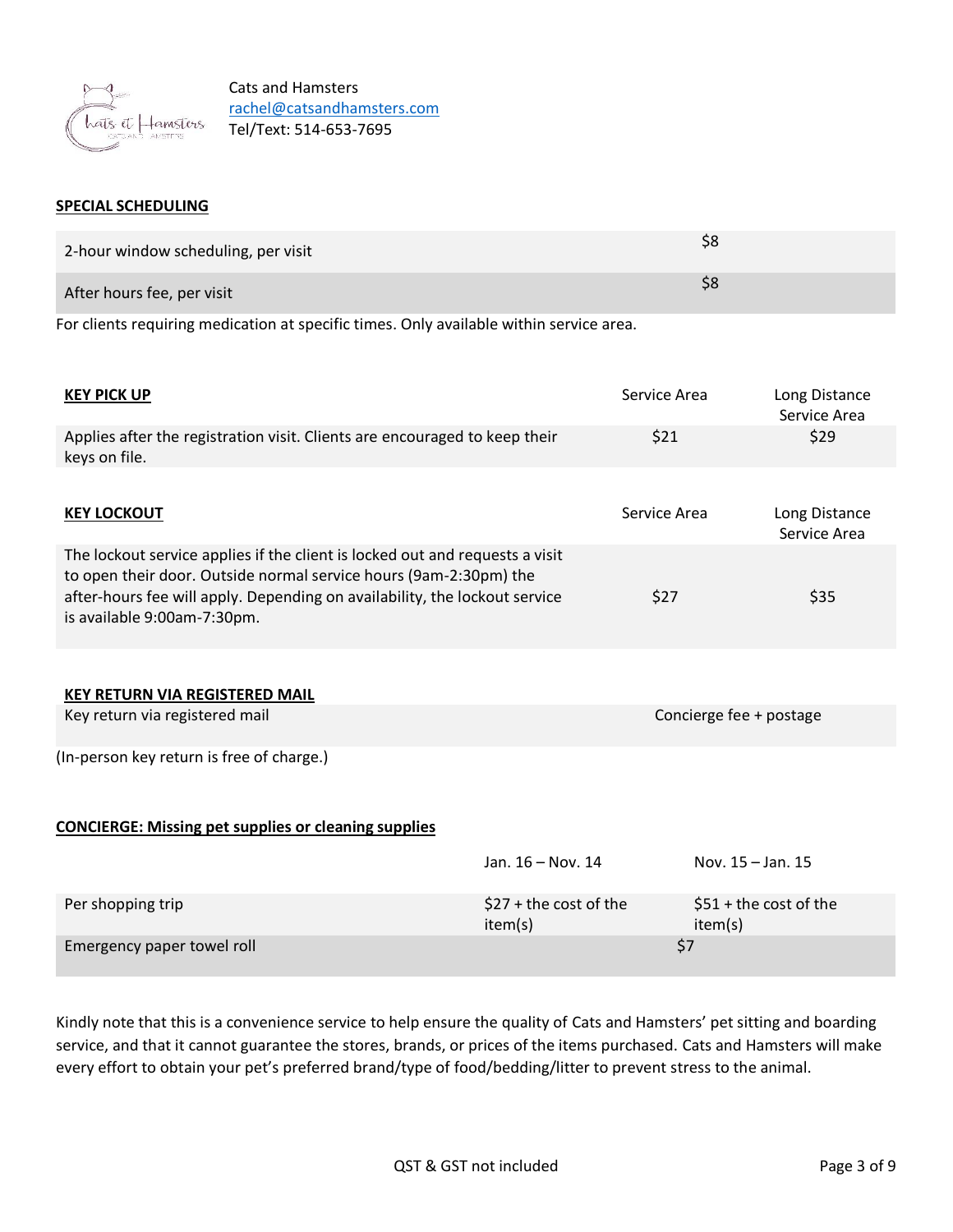

## **FRESH PRODUCE**

|                                                                                                  | 1 Pet | 2 Pets                          | 3 Pets | 4 Pets |
|--------------------------------------------------------------------------------------------------|-------|---------------------------------|--------|--------|
| Cats and Hamsters's selection<br>(per day)                                                       | \$5   | \$7                             | \$9    | \$10   |
| Cats and Hamsters's special<br>selection - organic, public market,<br>community garden (per day) |       | \$9                             | \$11   | \$12   |
| Client's requested produce                                                                       |       | Concierge fee + cost of item(s) |        |        |

#### **LITTER BOX WASH**

| Per litter box (empty, clean, refill with fresh litter) |  |
|---------------------------------------------------------|--|
|                                                         |  |

## **SNOW REMOVAL**

| Per 15 minutes, with a 15-minute minimum* |  |
|-------------------------------------------|--|
|                                           |  |

\*Clients strongly encouraged to make their own snow removal arrangements.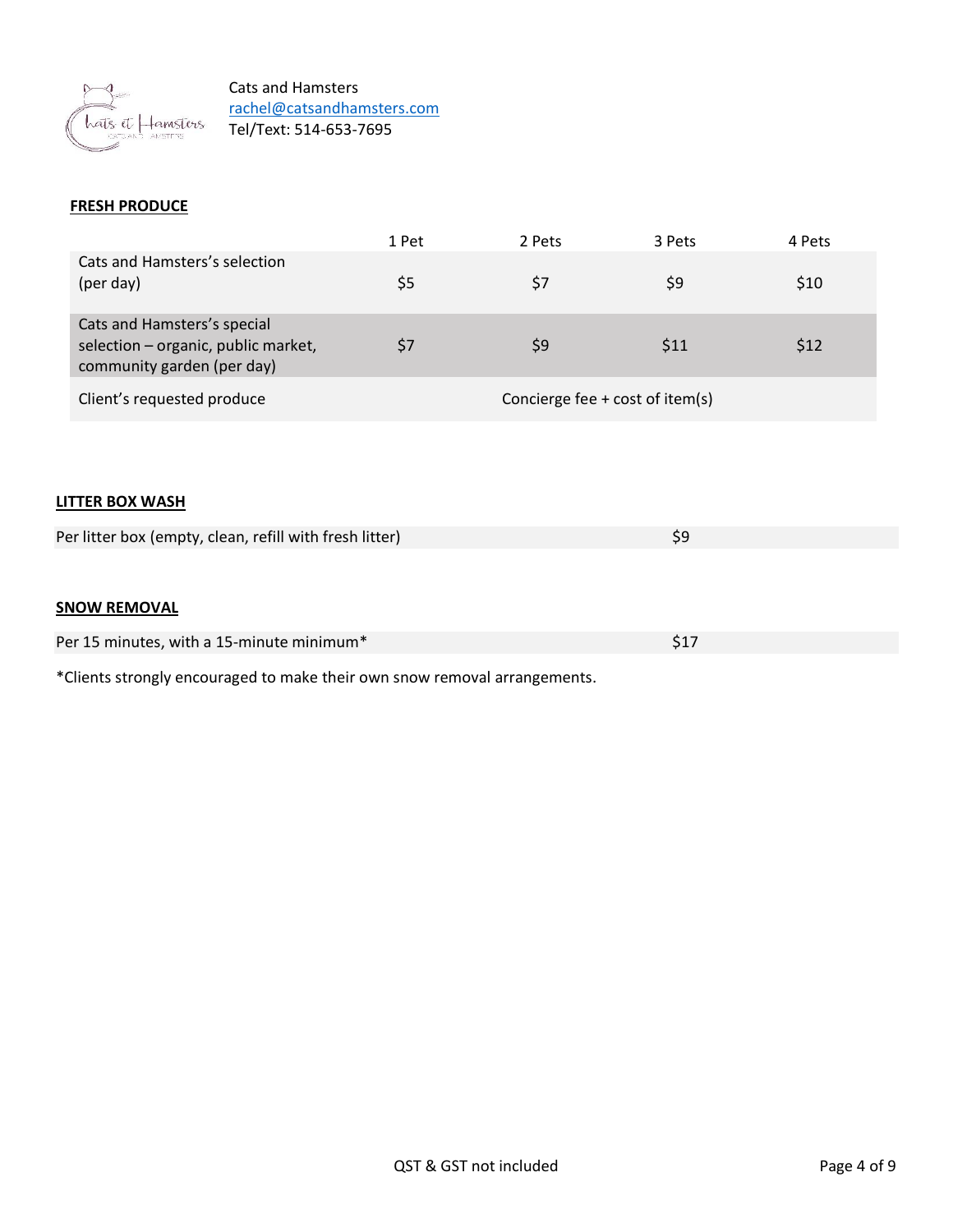

## **HOLIDAY SURCHARGE & SPECIAL HOLIDAY RATES**

**A \$7 holiday surcharge** will be added to each visit/service/boarding day for the following days:

- New Year's Day
- March Break (a)
- Good Friday
- Easter Sunday (b)
- Easter Monday
- Victoria Day
- Fête nationale du Québec/Saint-Jean-Baptiste Day
- Canada Day
- Labour Day
- Thanksgiving (Canada)
- **Halloween**
- American Thanksgiving (fourth Thursday in November)
- Christmas Eve
- Christmas (c)
- New Year's Eve

#### **SPECIAL HOLIDAY RATES:**

- a) March Break: \$2 holiday surcharge each visit/service/boarding day for March 1-7
- b) Easter Express Visit: \$35 within service area; \$40 out of service area. Inclusive of holiday surcharge.

c) Christmas Express Visit: \$55 within service area; \$65 out of service area. Inclusive of holiday surcharge.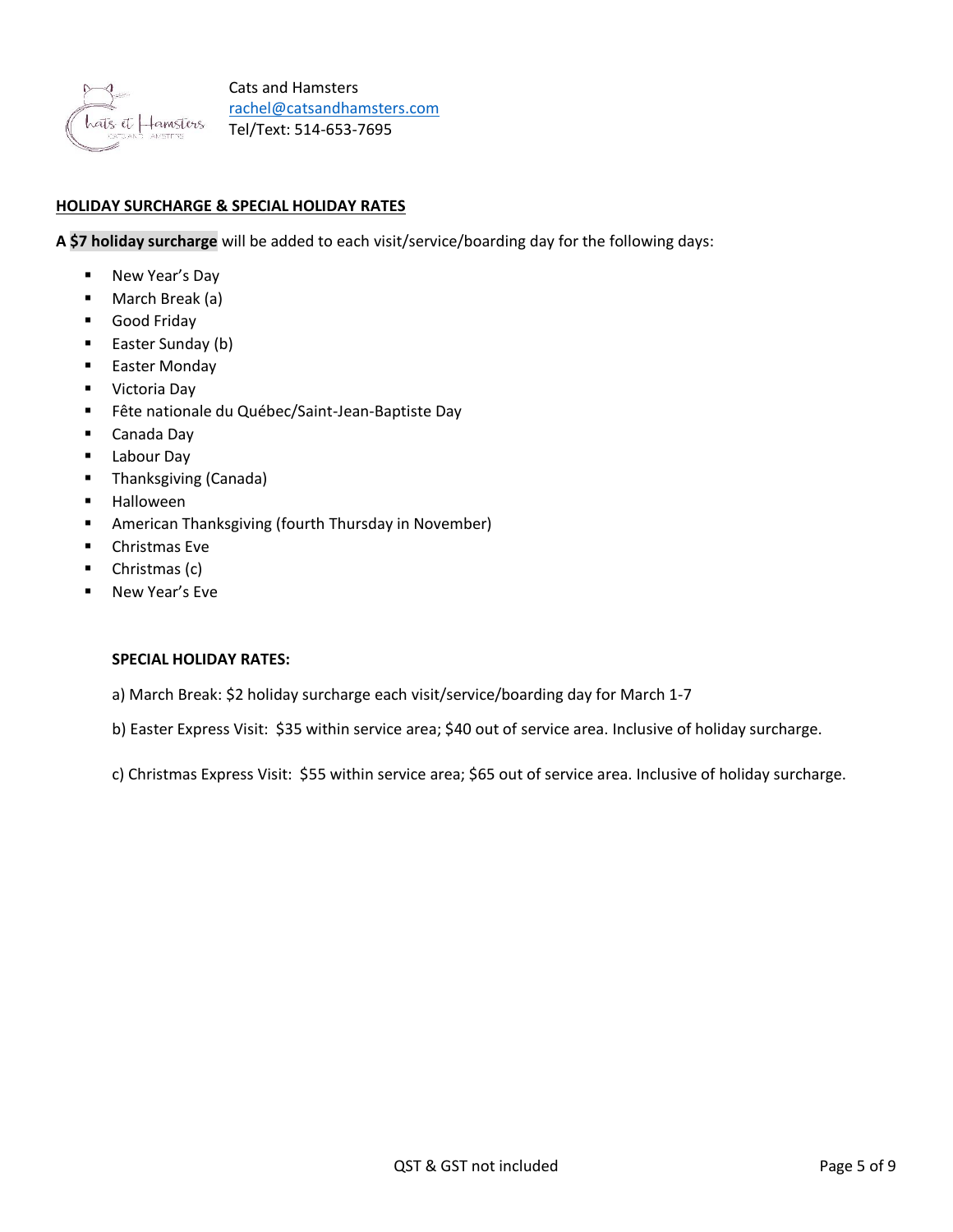

# **SCHEDULE B.2 – FEES**

# **Pet Boarding**

Updated May 19, 2022

## **VIRTUAL NEW CLIENT REGISTRATION MEETING/CONSULTATION**

| Video chat via Google Meet: introductions, instructions, file creation | \$35 |
|------------------------------------------------------------------------|------|
|------------------------------------------------------------------------|------|

## **NEW CLIENT REGISTRATION MEETING/CONSULTATION**

| In-person introductions, instructions, file creation |  |
|------------------------------------------------------|--|
|                                                      |  |

#### **NON-REFUNDABLE DEPOSIT**

| Required from new clients to confirm boarding reservation* | \$22 |
|------------------------------------------------------------|------|
|------------------------------------------------------------|------|

\*Credited to the overall boarding balance. In the event of cancellation for any reason prior to services being rendered, the deposit will not be refunded. A non-refundable deposit will be required from new clients until a reservation has been completed. Payment via Interac electronic transfer, Paypal, or credit card only.

## **INCIDENTALS**

| Late for pick up/drop off (applies after 15 minutes)                                | \$10                            |
|-------------------------------------------------------------------------------------|---------------------------------|
| Extended pick up/drop off (up to 30 minutes)<br>(up to 60 minutes)                  | \$28<br>\$42                    |
| Client visit during boarding, drop off supplies during boarding<br>(per 20 minutes) | \$32                            |
| Laundry (fleece, towels) per wash (minimum every 3 days)                            | \$12                            |
| Concierge (missing supplies) per shopping trip                                      | $$27 + the cost of the item(s)$ |

Holiday surcharges apply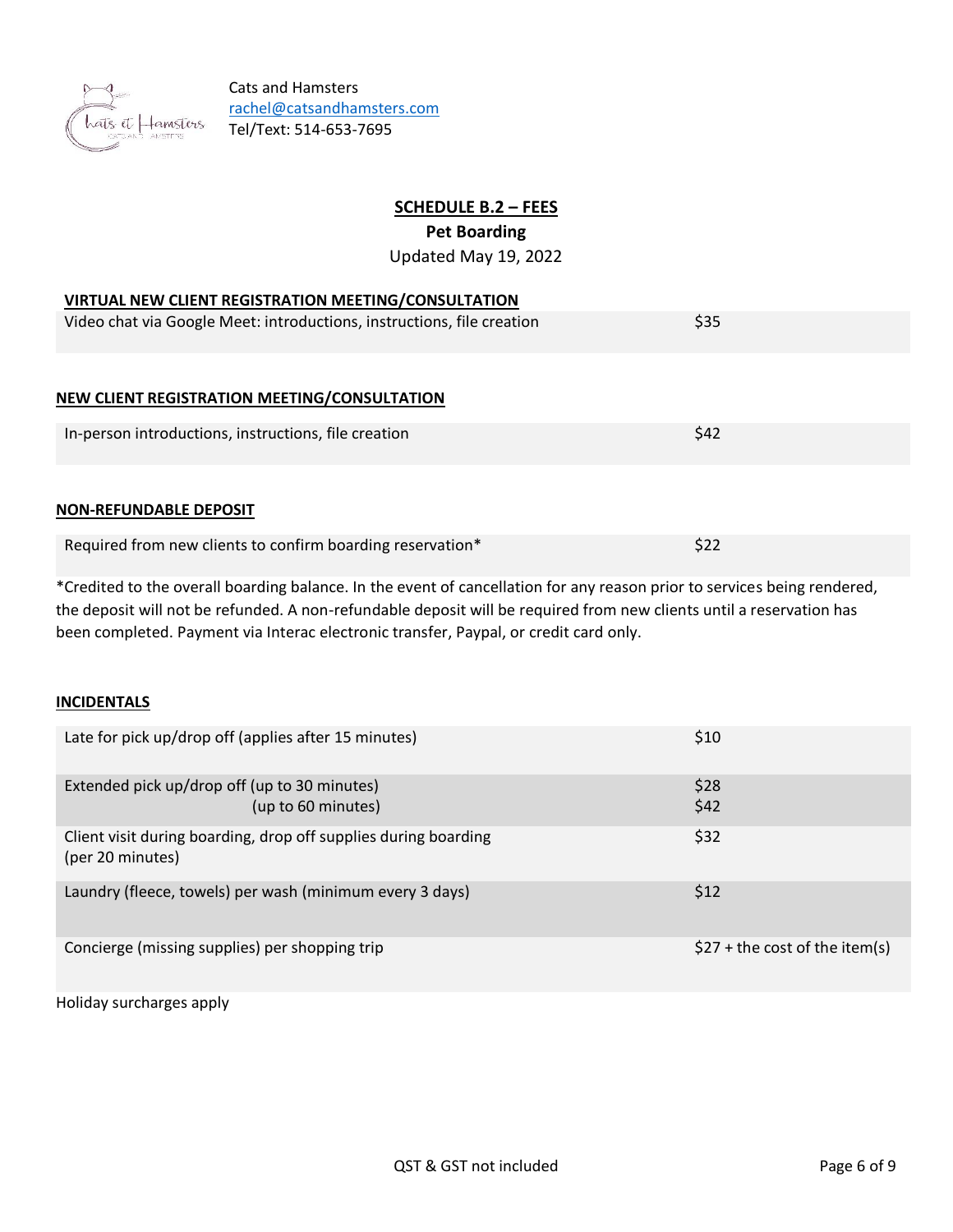

# **CHINCHILLA**

*Boarding fee includes washing food bowl and water bowl/bottle, poop/pee sweeping/scooping; all other cleaning/wiping is considered a cage clean.*

|                                | 1 Chinchilla | 2 Chinchillas<br><b>Housed Together</b> |
|--------------------------------|--------------|-----------------------------------------|
| Boarding per day               | \$21         | \$23                                    |
| Fresh vegetables/fruit per day | \$5          | \$7                                     |
| Cage cleaning                  | \$16         | \$18                                    |

## **GUINEA PIG - BRING YOUR OWN CAGE & SUPPLIES**

*Boarding fee includes washing food bowl and water bowl/bottle, poop/pee sweeping/scooping; all other cleaning/wiping is considered a cage clean.*

|                                       | 1 Guinea Pig                            | 2 Guinea Pigs<br><b>Housed Together</b> |
|---------------------------------------|-----------------------------------------|-----------------------------------------|
| Boarding per day                      | \$17                                    | \$19                                    |
| Oversized cage*                       | \$6                                     |                                         |
| Fresh vegetables/fruit per day**      | \$5                                     | \$7                                     |
| Roundtrip transportation              | \$90 (\$110 long distance service area) |                                         |
| Cage cleaning (minimum once per week) | \$11                                    |                                         |

\*Added if bigger than one Living World Ex-large, Midwest Guinea Pig Habitat, or 2'x3' c&c

\*\*Fresh vegetables for 3 guinea pigs = \$9/day, for 4 guinea pigs = \$10/day. \$1/day additional per additional guinea pig.

## **GUINEA PIG - ALL-INCLUSIVE PACKAGE**

Includes: use of Cats and Hamsters's cage and bedding, Oxbow adult Guinea Pig food, unlimited Timothy hay, vitamin C supplement, fresh vegetables, and cage cleaning/fleece wash.

For Oxbow young Guinea pig food and/or alfalfa hay, add \$1 per Guinea pig per day.

| Per day       | 1 Guinea pig | 2 Guinea pigs,<br>housed together | 2 Guinea pigs,<br>housed separately | 3 guinea pigs,<br>housed in 2 cages | 4 guinea pigs,<br>housed in 2 cages |
|---------------|--------------|-----------------------------------|-------------------------------------|-------------------------------------|-------------------------------------|
| Paper bedding | \$25         | \$30                              | \$38                                | \$41                                | \$42                                |
| Fleece        | \$28         | \$33                              | \$40                                | \$43                                | \$44                                |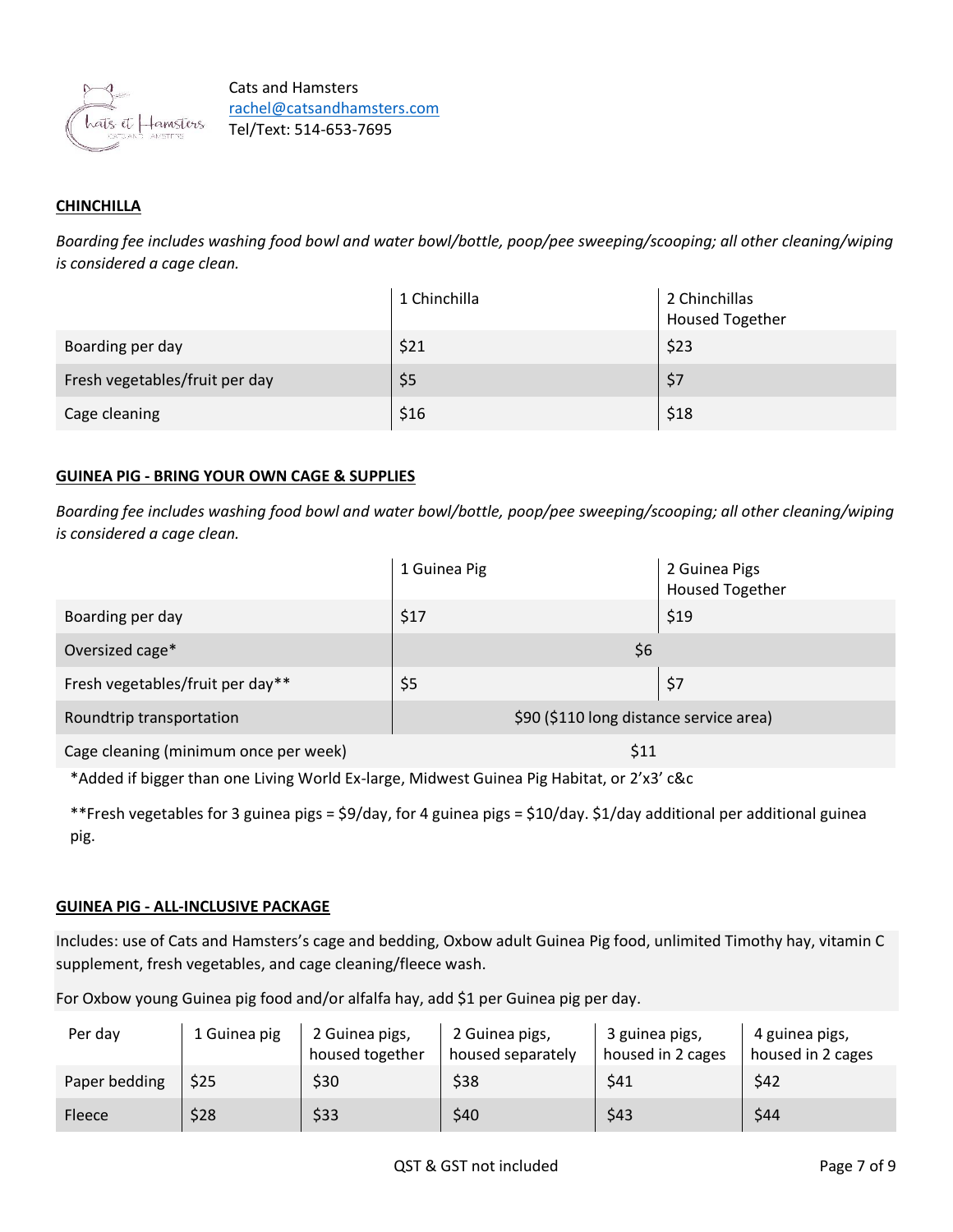

# **HAMSTER**

*Boarding fee includes daily washing of food bowl and water bowl/bottle and wheel; all other cleaning/wiping is considered a cage clean.*

|                          | Tank/bin cage                          | Modular cage (Habitrail, tubes) |
|--------------------------|----------------------------------------|---------------------------------|
| Boarding per day         | \$11                                   | \$13                            |
| Cage cleaning            | \$11                                   | \$16                            |
| Roundtrip transportation | \$70 (\$90 long distance service area) |                                 |

#### **HEDGEHOG**

*Boarding fee includes daily washing of food bowl and water bowl/bottle, wash wheel, once daily sweeping/scooping; all other cleaning/wiping is considered a cage clean.*

| Boarding per day         | \$13                                   |
|--------------------------|----------------------------------------|
| Cage cleaning            | S12                                    |
| Roundtrip transportation | \$70 (\$90 long distance service area) |

#### **MOUSE**

*Boarding fee includes daily washing of food bowl and water bowl/bottle and wheel; all other cleaning/wiping is considered a cage clean.*

| Boarding per day                      | S10                                    |
|---------------------------------------|----------------------------------------|
| Cage cleaning (minimum once per week) | S <sub>10</sub>                        |
| Roundtrip transportation              | \$70 (\$90 long distance service area) |